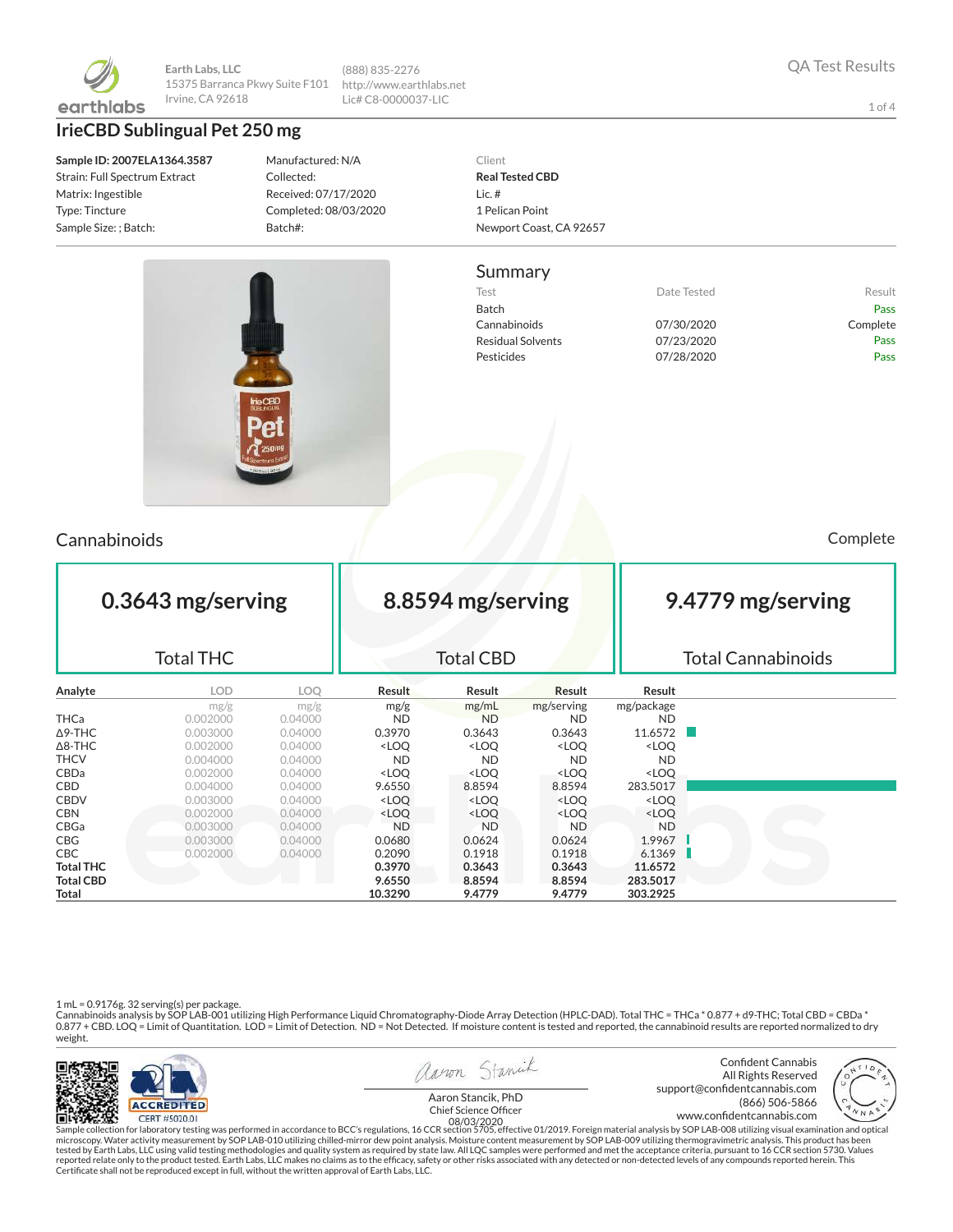

**Earth Labs, LLC** 15375 Barranca Pkwy Suite F101 http://www.earthlabs.net Irvine, CA 92618

# **IrieCBD Sublingual Pet 250 mg**

| Sample ID: 2007ELA1364.3587   | Manufactured: N/A     | Client                  |
|-------------------------------|-----------------------|-------------------------|
| Strain: Full Spectrum Extract | Collected:            | <b>Real Tested CBD</b>  |
| Matrix: Ingestible            | Received: 07/17/2020  | Lic. $#$                |
| Type: Tincture                | Completed: 08/03/2020 | 1 Pelican Point         |
| Sample Size: ; Batch:         | Batch#:               | Newport Coast, CA 92657 |

(888) 835-2276 Lic# C8-0000037-LIC

## Residual Pesticides **Passage Community Community Community** Pass Pass Pass

| Analyte             | <b>LOD</b> | <b>LOO</b> | Limit          | Result    | <b>Status</b> | Analyte                   | <b>LOD</b> | <b>LOO</b> | Limit          | Result    | <b>Status</b> |
|---------------------|------------|------------|----------------|-----------|---------------|---------------------------|------------|------------|----------------|-----------|---------------|
|                     | $\mu$ g/g  | $\mu$ g/g  | $\mu$ g/g      | µg/g      |               |                           | $\mu$ g/g  | $\mu$ g/g  | $\mu$ g/g      | $\mu$ g/g |               |
| Abamectin           | 0.022      | 0.066      | 0.3            | <b>ND</b> | Pass          | Fludioxonil               | 0.015      | 0.046      | 30             | <b>ND</b> | Pass          |
| Acephate            | 0.004      | 0.012      | 5              | <b>ND</b> | Pass          | Hexythiazox               | 0.007      | 0.021      | $\overline{2}$ | <b>ND</b> | Pass          |
| Acequinocyl         | 0.015      | 0.044      | 4              | <b>ND</b> | Pass          | Imazalil                  | 0.029      | 0.086      | 0.029          | <b>ND</b> | Pass          |
| Acetamiprid         | 0.005      | 0.015      | 5              | <b>ND</b> | Pass          | Imidacloprid              | 0.008      | 0.024      | 3              | <b>ND</b> | Pass          |
| Aldicarb            | 0.025      | 0.074      | 0.025          | <b>ND</b> | Pass          | Kresoxim Methyl           | 0.025      | 0.074      | 1              | <b>ND</b> | Pass          |
| Azoxystrobin        | 0.009      | 0.028      | 40             | <b>ND</b> | Pass          | Malathion                 | 0.028      | 0.084      | 5              | <b>ND</b> | Pass          |
| <b>Bifenazate</b>   | 0.005      | 0.014      | 5              | <b>ND</b> | Pass          | Metalaxyl                 | 0.026      | 0.079      | 15             | <b>ND</b> | Pass          |
| <b>Bifenthrin</b>   | 0.022      | 0.066      | 0.5            | <b>ND</b> | Pass          | Methiocarb                | 0.031      | 0.093      | 0.031          | <b>ND</b> | Pass          |
| <b>Boscalid</b>     | 0.014      | 0.042      | 10             | <b>ND</b> | Pass          | Methomyl                  | 0.031      | 0.093      | 0.1            | <b>ND</b> | Pass          |
| Captan              | 0.21       | 0.593      | 5              | <b>ND</b> | Pass          | Mevinphos                 | 0.01       | 0.031      | 0.01           | <b>ND</b> | Pass          |
| Carbaryl            | 0.009      | 0.027      | 0.5            | <b>ND</b> | Pass          | Myclobutanil              | 0.017      | 0.052      | 9              | <b>ND</b> | Pass          |
| Carbofuran          | 0.018      | 0.054      | 0.018          | <b>ND</b> | Pass          | <b>Naled</b>              | 0.027      | 0.081      | 0.5            | <b>ND</b> | Pass          |
| Chlorantraniliprole | 0.03       | 0.09       | 40             | <b>ND</b> | Pass          | Oxamvl                    | 0.014      | 0.042      | 0.2            | <b>ND</b> | Pass          |
| Chlordane           | 0.023      | 0.075      | 0.023          | <b>ND</b> | Pass          | Paclobutrazol             | 0.017      | 0.051      | 0.017          | <b>ND</b> | Pass          |
| Chlorfenapyr        | 0.007      | 0.022      | 0.007          | <b>ND</b> | Pass          | <b>Parathion Methyl</b>   | 0.011      | 0.033      | 0.011          | <b>ND</b> | Pass          |
| Chlorpyrifos        | 0.018      | 0.054      | 0.018          | <b>ND</b> | Pass          | Pentachloronitrobenzene   | 0.025      | 0.079      | 0.2            | <b>ND</b> | Pass          |
| Clofentezine        | 0.025      | 0.075      | 0.5            | <b>ND</b> | Pass          | Permethrin                | 0.087      | 0.26       | 20             | <b>ND</b> | Pass          |
| Coumaphos           | 0.02       | 0.06       | 0.02           | <b>ND</b> | Pass          | Phosmet                   | 0.02       | 0.06       | 0.2            | <b>ND</b> | Pass          |
| Cyfluthrin          | 0.158      | 0.475      | 1              | <b>ND</b> | Pass          | <b>Piperonyl Butoxide</b> | 0.021      | 0.063      | 8              | <b>ND</b> | Pass          |
| Cypermethrin        | 0.037      | 0.111      | 1              | <b>ND</b> | Pass          | Prallethrin               | 0.026      | 0.078      | 0.4            | <b>ND</b> | Pass          |
| Daminozide          | 0.01       | 0.03       | 0.01           | <b>ND</b> | Pass          | Propiconazole             | 0.029      | 0.088      | 20             | <b>ND</b> | Pass          |
| Diazinon            | 0.008      | 0.024      | 0.2            | <b>ND</b> | Pass          | Propoxur                  | 0.03       | 0.089      | 0.03           | <b>ND</b> | Pass          |
| <b>Dichlorvos</b>   | 0.015      | 0.044      | 0.015          | <b>ND</b> | Pass          | Pyrethrins                | 0.02       | 0.059      | 1              | <b>ND</b> | Pass          |
| Dimethoate          | 0.027      | 0.082      | 0.027          | <b>ND</b> | Pass          | Pyridaben                 | 0.006      | 0.018      | 3              | <b>ND</b> | Pass          |
| Dimethomorph        | 0.016      | 0.048      | 20             | <b>ND</b> | Pass          | Spinetoram                | 0.019      | 0.056      | 3              | <b>ND</b> | Pass          |
| Ethoprophos         | 0.018      | 0.055      | 0.018          | <b>ND</b> | Pass          | Spinosad                  | 0.011      | 0.034      | 3              | <b>ND</b> | Pass          |
| Etofenprox          | 0.013      | 0.038      | 0.013          | <b>ND</b> | Pass          | Spiromesifen              | 0.019      | 0.057      | 12             | <b>ND</b> | Pass          |
| Etoxazole           | 0.029      | 0.088      | 1.5            | <b>ND</b> | Pass          | Spirotetramat             | 0.031      | 0.094      | 13             | <b>ND</b> | Pass          |
| Fenhexamid          | 0.019      | 0.058      | 10             | <b>ND</b> | Pass          | Spiroxamine               | 0.02       | 0.061      | 0.02           | <b>ND</b> | Pass          |
| Fenoxycarb          | 0.031      | 0.092      | 0.031          | <b>ND</b> | Pass          | Tebuconazole              | 0.008      | 0.025      | $\overline{2}$ | <b>ND</b> | Pass          |
| Fenpyroximate       | 0.01       | 0.03       | $\overline{2}$ | <b>ND</b> | Pass          | Thiacloprid               | 0.016      | 0.048      | 0.016          | <b>ND</b> | Pass          |
| Fipronil            | 0.016      | 0.047      | 0.016          | <b>ND</b> | Pass          | Thiamethoxam              | 0.005      | 0.015      | 4.5            | <b>ND</b> | Pass          |
| Flonicamid          | 0.001      | 0.004      | $\overline{2}$ | <b>ND</b> | Pass          | Trifloxystrobin           | 0.005      | 0.014      | 30             | <b>ND</b> | Pass          |
|                     |            |            |                |           |               |                           |            |            |                |           |               |

Date Tested: 07/28/2020

Pesticides analysis by SOP LAB-005 using Gas Chromatography - Mass Spectrometry - Mass Spectrometry (GC-MS/MS) and by SOP LAB-004 utilizing Liquid<br>Chromatography - Mass Spectrometry - Mass Spectrometry (LC-MS/MS). LOQ = Li



```
aaron Stanick
```
Confident Cannabis All Rights Reserved support@confidentcannabis.com (866) 506-5866

QA Test Results

2 of 4

www.condentcannabis.com 08/03/2020Aaron Stancik, PhD<br>Chief Science Officer

Sample collection for laboratory testing was performed in accordance to BCC's regulations, 16 CCR section 5705, effective 01/2019. Foreign material analysis by SOP LAB-008 utilizing visual examination and optical fissure o

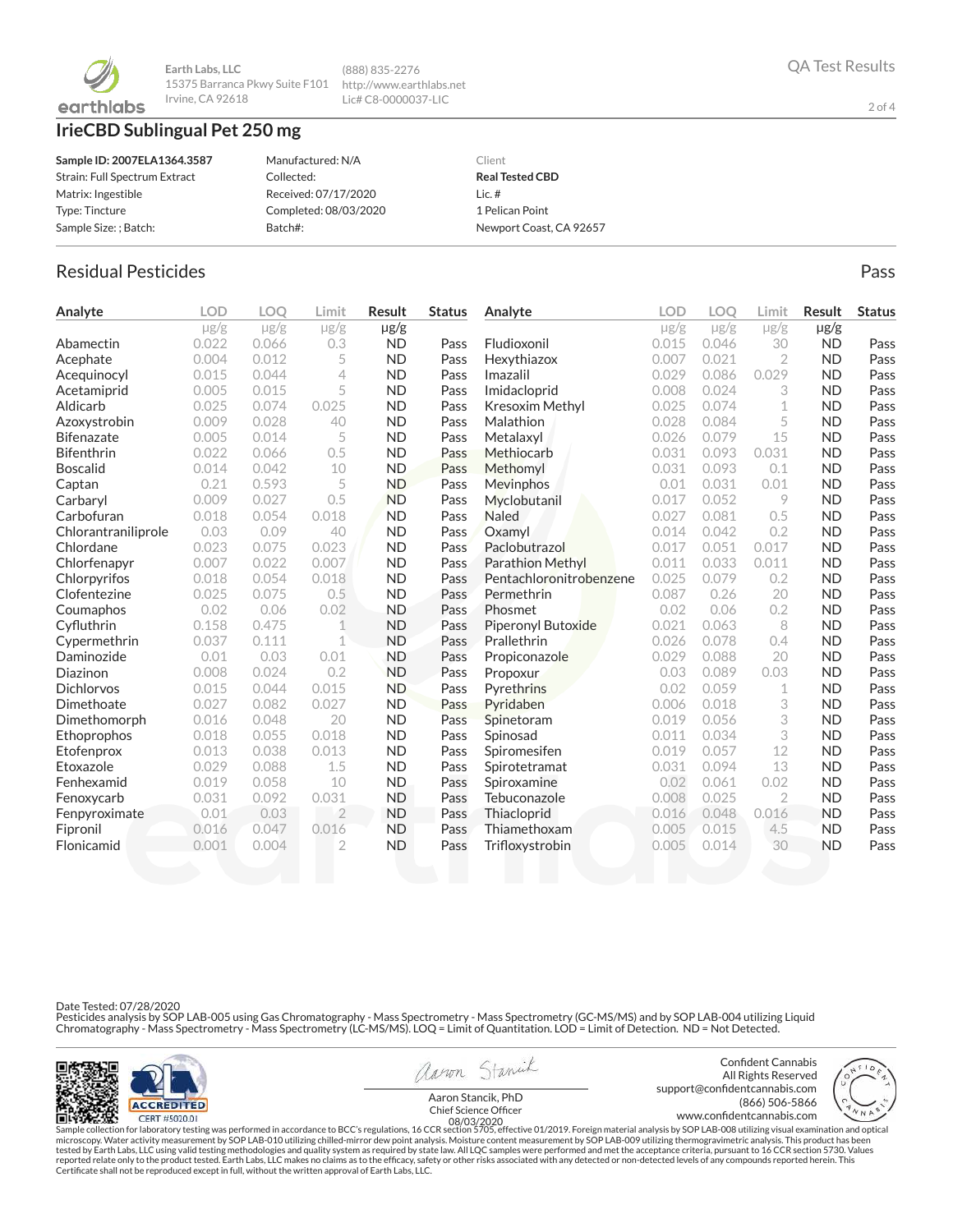

#### **IrieCBD Sublingual Pet 250 mg**

| Sample ID: 2007ELA1364.3587   | Manufactured: N/A     | Client                  |
|-------------------------------|-----------------------|-------------------------|
| Strain: Full Spectrum Extract | Collected:            | <b>Real Tested CBD</b>  |
| Matrix: Ingestible            | Received: 07/17/2020  | Lic. $#$                |
| Type: Tincture                | Completed: 08/03/2020 | 1 Pelican Point         |
| Sample Size: ; Batch:         | Batch#:               | Newport Coast, CA 92657 |

(888) 835-2276 http://www.earthlabs.net Lic# C8-0000037-LIC

#### Residual Solvents Pass

| Analyte                              | <b>LOD</b> | <b>LOO</b> | Limit     | Result    | <b>Status</b> |
|--------------------------------------|------------|------------|-----------|-----------|---------------|
|                                      | $\mu$ g/g  | $\mu$ g/g  | $\mu$ g/g | $\mu$ g/g |               |
| 1,2-Dichloroethane                   | 0.21       | 0.86       |           | ND.       | Pass          |
| Acetone                              | 8.90       | 191.87     | 5000      | <b>ND</b> | Pass          |
| Acetonitrile                         | 9.19       | 191.87     | 410       | <b>ND</b> | Pass          |
| Benzene                              | 0.17       | 0.86       |           | ND.       | Pass          |
| <b>Butane</b>                        | 9.07       | 383.73     | 5000      | ND.       | Pass          |
| Chloroform                           | 0.17       | 0.86       |           | ND.       | Pass          |
| Ethanol                              | 68.38      | 767.46     | 5000      | ND.       | Pass          |
| Ethyl acetate                        | 9.83       | 191.87     | 5000      | ND.       | Pass          |
| Ethyl ether                          | 10.02      | 191.87     | 5000      | ND.       | Pass          |
| Ethylene oxide                       | 0.08       | 0.86       |           | ND.       | Pass          |
| Heptane                              | 18.71      | 191.87     | 5000      | ND.       | Pass          |
| Isopropyl alcohol                    | 15.60      | 191.87     | 5000      | ND.       | Pass          |
| Methanol                             | 30.47      | 191.87     | 3000      | ND.       | Pass          |
| Methylene chloride                   | 0.18       | 0.86       |           | <b>ND</b> | Pass          |
| Hexane                               | 30.88      | 191.87     | 290       | ND.       | Pass          |
| Pentane                              | 19.00      | 191.87     | 5000      | <b>ND</b> | Pass          |
| Propane                              | 22.24      | 383.73     | 5000      | ND.       | Pass          |
| Toluene                              | 9.84       | 191.87     | 890       | ND.       | Pass          |
| Trichloroethylene                    | 0.15       | 0.86       |           | ND.       | Pass          |
| Total xylenes (ortho-, meta-, para-) | 11.83      | 191.87     | 2170      | <b>ND</b> | Pass          |

Date Tested: 07/23/2020

Residual Solvents analysis by SOP LAB-003 utilizing Gas Chromatography – Flame Ionization Detection (GC-FID) and Gas Chromatography – Mass Spectrometry (GC-MS).<br>LOQ = Limit of Quantitation. LOD = Limit of Detection. ND = N



aaron Stanick

Confident Cannabis All Rights Reserved support@confidentcannabis.com<br>666-5866 (866) 506-5866 (866) 506-5866

3 of 4

www.condentcannabis.com 08/03/2020Aaron Stancik, PhD<br>Chief Science Officer

Sample collection for laboratory testing was performed in accordance to BCC's regulations, 16 CCR section 5705, effective 01/2019. Foreign material analysis by SOP LAB-008 utilizing visual examination and optical fissure o